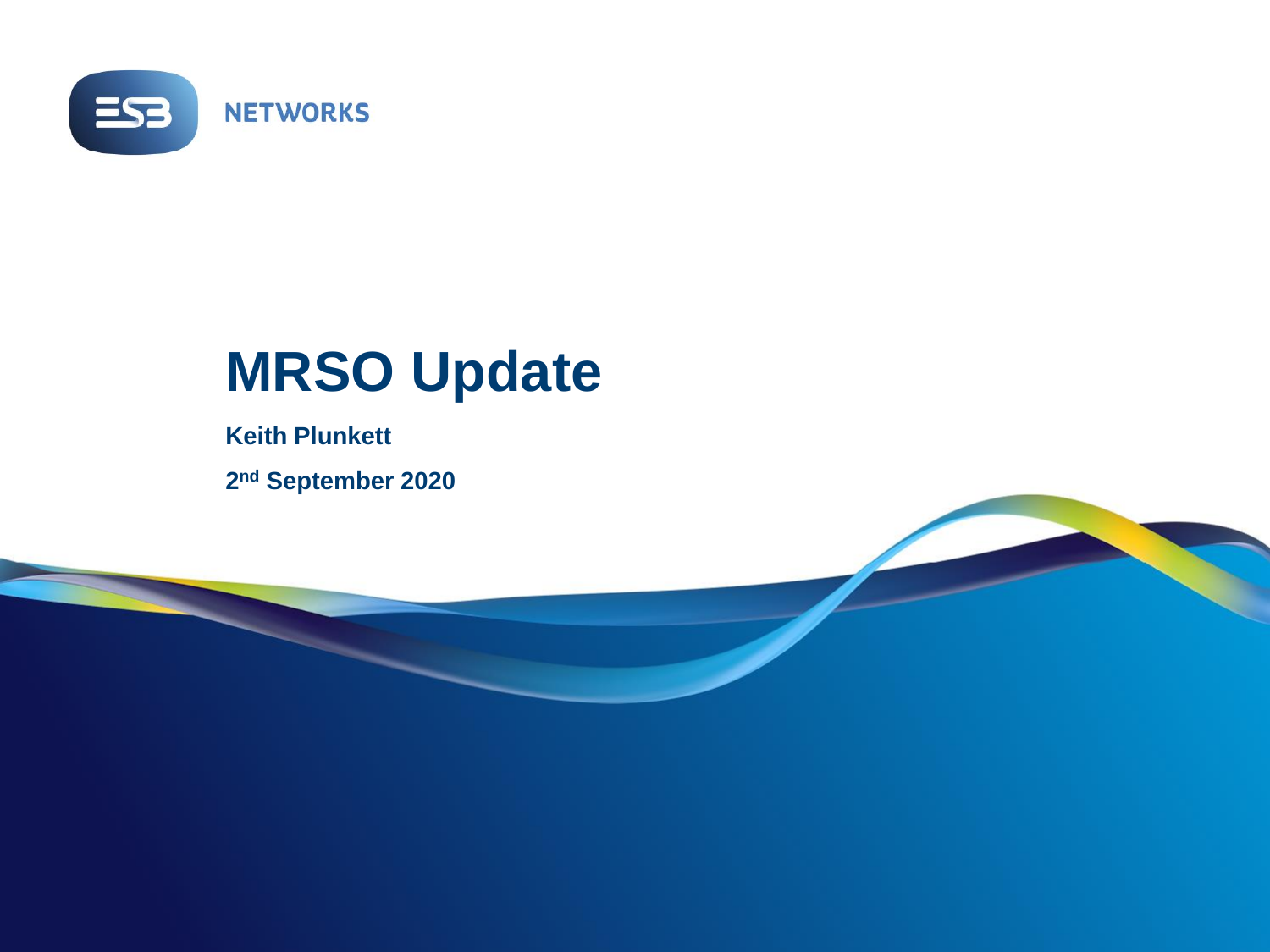

|                                                                                                     | <b>May - 20</b> | <b>Jun - 20</b> | <b>Jul - 20</b> |
|-----------------------------------------------------------------------------------------------------|-----------------|-----------------|-----------------|
| <b>Total Debt Notifications received (012)</b>                                                      | 143(15)         | 227(26)         | 276 (30)        |
| <b>Total Debt Notifications not forwarded for</b><br>reason implied or explicit CoLE, timeout, etc. | 35(3)           | 31(3)           | 48 (3)          |
| <b>Total Debt Notifications sent to gaining</b><br>supplier (112)                                   | 108(12)         | 196 (23         | 228(27)         |
| <b>Total not cancelled</b>                                                                          | 79 (12)         | 131 (20)        | 156 (23)        |
| <b>Total cancelled</b>                                                                              | 29(0)           | 65(3)           | 72(4)           |
| <b>Total Debt Notifications sent to gaining</b><br>supplier as % of total COS                       | 0.5%            | 0.7%            | 0.7%            |

Figures in brackets represent situations where an ESB Networks PAYG meter is installed.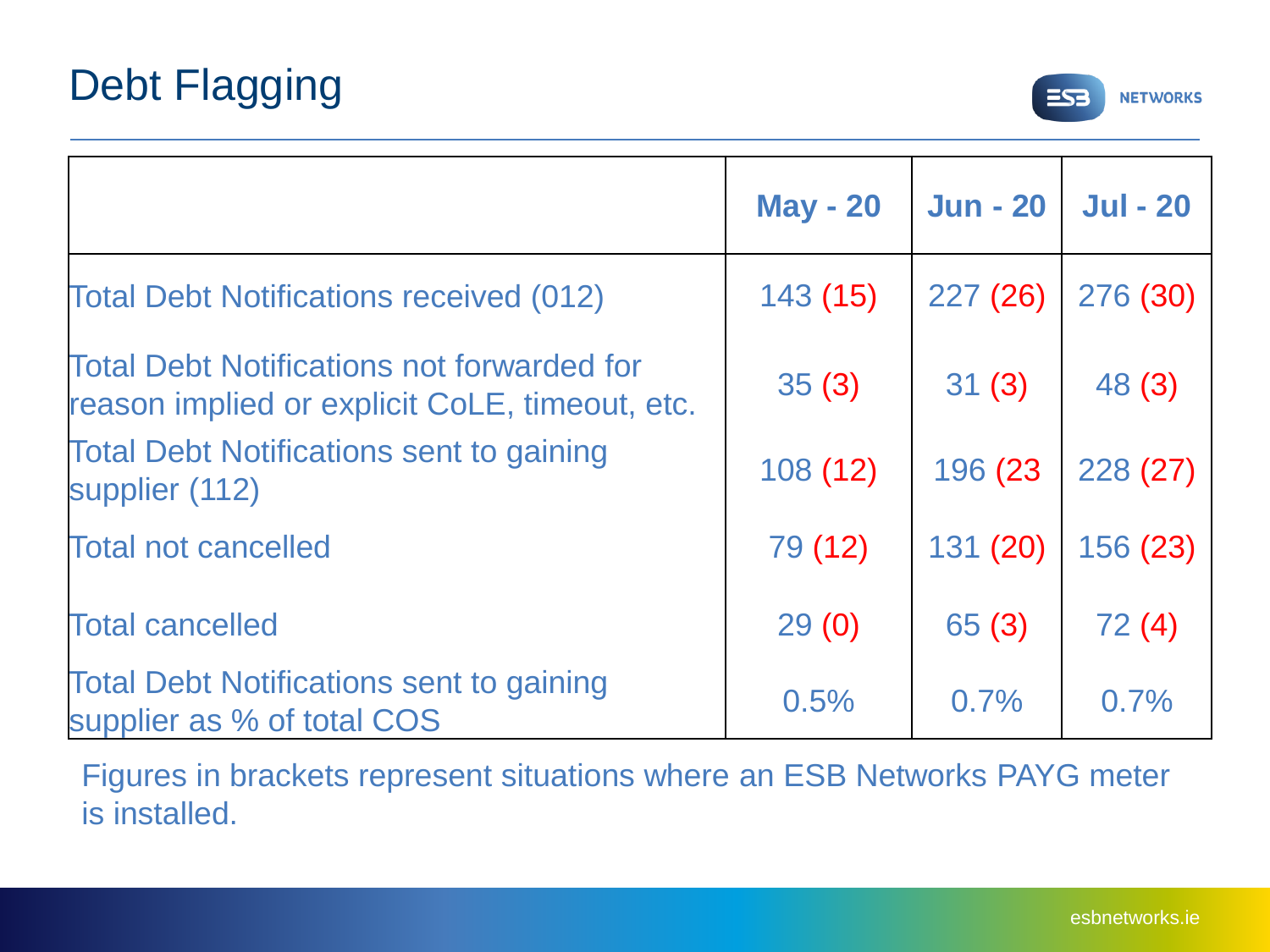

esbnetworks.ie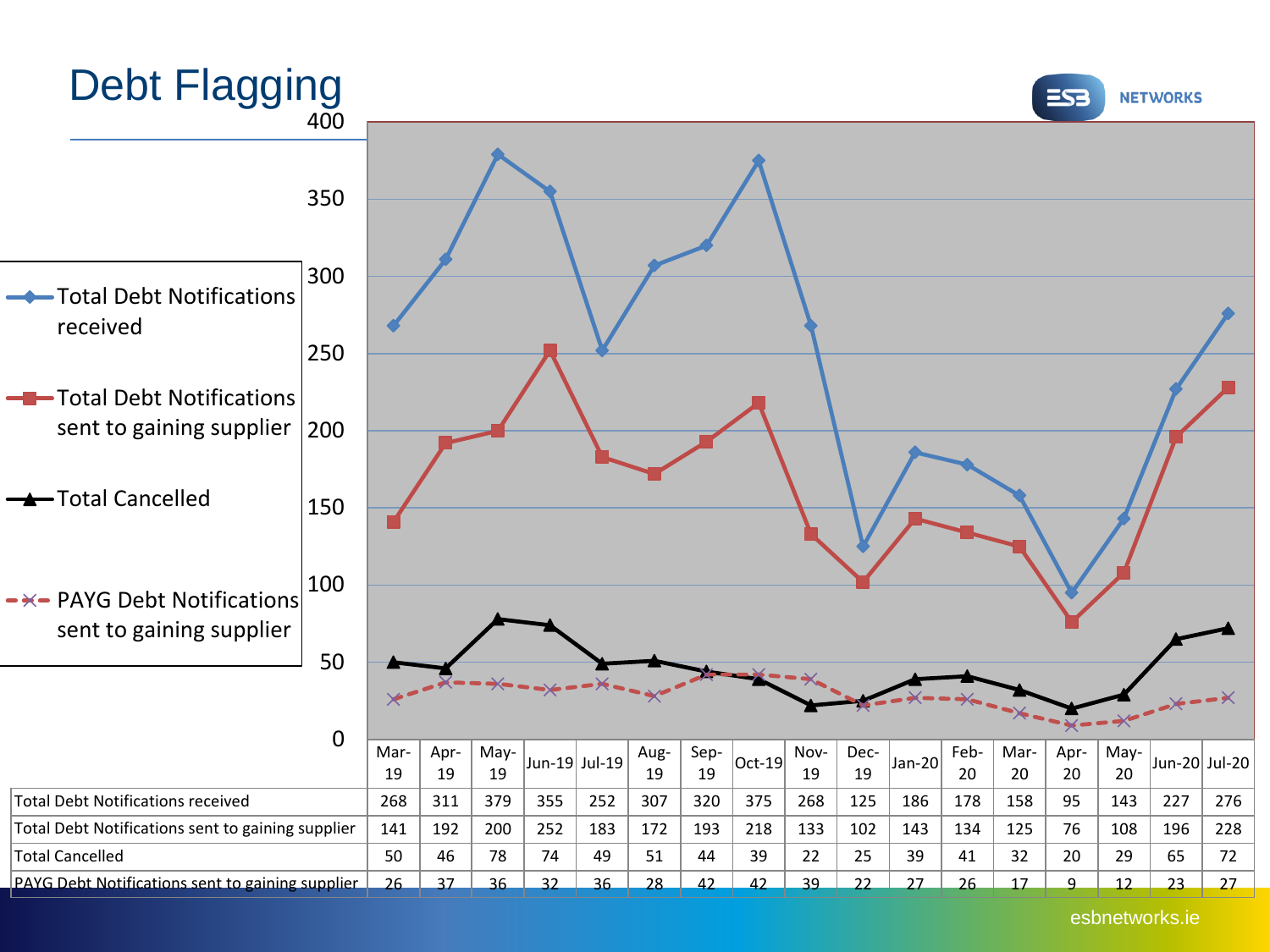

|                                      | <b>May - 20</b> | <b>Jun - 20</b> | <b>Jul - 20</b> |
|--------------------------------------|-----------------|-----------------|-----------------|
| No. of Objections                    | 62              | 72              | 137             |
| <b>Cancellations from Objections</b> | 26              | 34              | 46              |
|                                      |                 |                 |                 |
| <b>Objection emails to MRSO</b>      | 4               |                 | 10              |
| <b>Reasons:</b>                      |                 |                 |                 |
| Uncontactable by phone               |                 |                 | 2               |
| <b>Written communication</b>         |                 |                 |                 |
| <b>COS</b> confirmed                 | 3               |                 | 6               |
| <b>Other</b>                         |                 |                 |                 |
|                                      |                 |                 |                 |
| <b>Escalation emails</b>             | 6               |                 |                 |